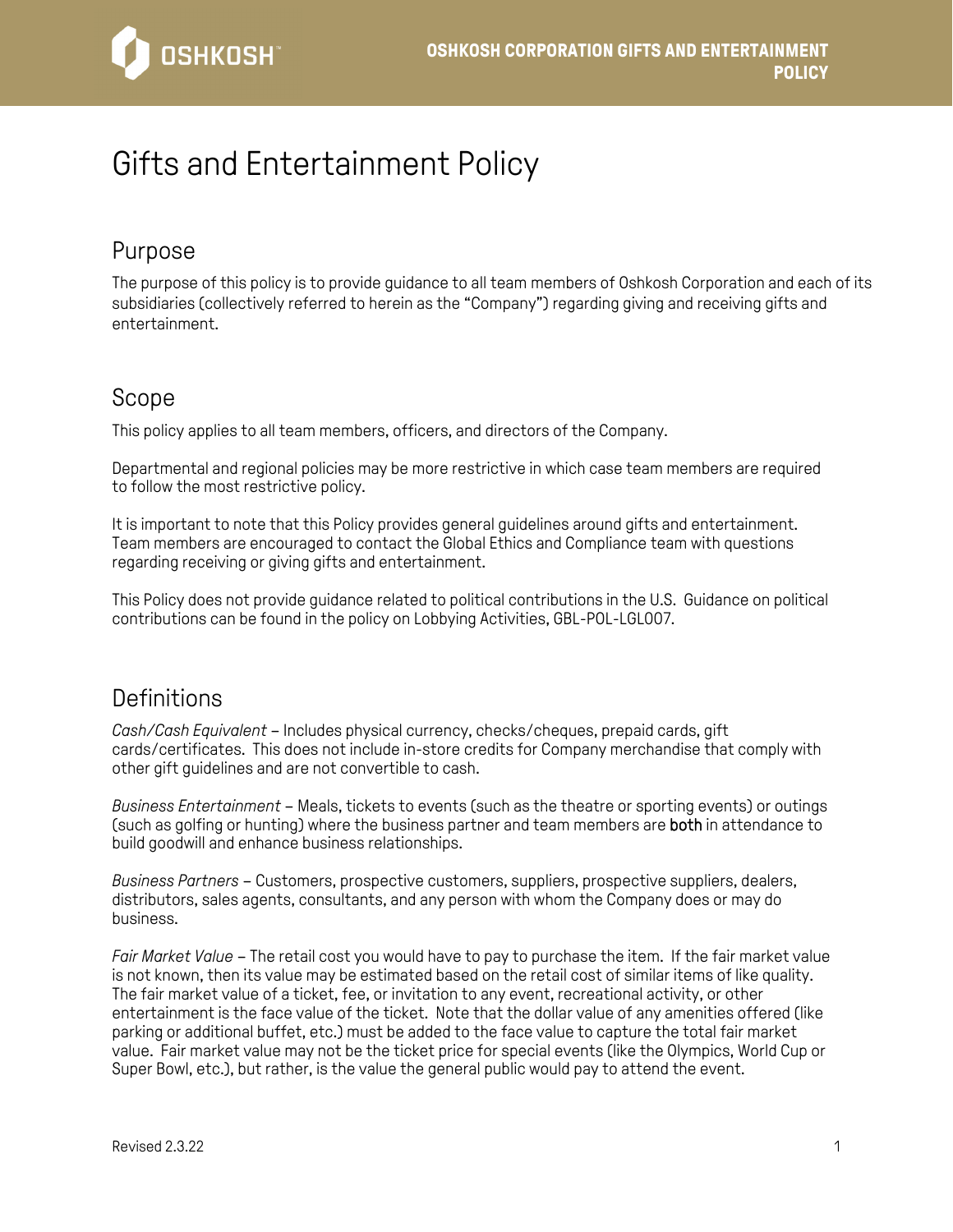*Gifts* – Anything of tangible or intangible value. Meals, tickets, events, and other forms of entertainment where the business partner is not present is a gift rather than business entertainment since no business activity is taking place. Gifts do not include charitable donations (given to non profit or not for profit entities). Gifts do include items given to non-charitable entities (for profit or commercial entities).

*Monetary Thresholds* – Monetary thresholds are set for both accepting and giving gifts and entertainment. A gift must not exceed a fair market value of \$100. Business entertainment must not exceed a fair market value of \$250. Guidance for situations above these thresholds can be found in the applicable policy sections below.

*Non-U.S. Government Officials* – The definition of non-U.S. government officials as used in this policy is meant to be very broad. It includes any officer or employee of any non-U.S. government or government-controlled entity (including any department, division or agency of government), or any state-owned or state-controlled entity, from the local to the national level. Non-U.S. Government Officials may include, for example:

- Officers and employees of public institutions, such as notary publics, lawyers, teachers and doctors
- Companies under government ownership or control, even if the companies are operated like privately owned corporations (e.g., government-controlled joint ventures)
- Members of royal families
- An officer or employee of a national or international public organization
- Part-time workers, unpaid workers, and any person acting in an official capacity (e.g., a celebrity ambassador for UNICEF) on behalf of a government or public international organization (e.g., the United Nations or World Bank)
- An employee of any business that is owned or controlled by the state or government in any way (e.g., state-owned entities, state universities, public schools and hospitals, or state-controlled media)
- Any political party, official or candidate of a political party, or employee of a political party

*Sponsorship-Non-Charitable* – A sponsorship is the act of supporting an event or activity and can be chartable (given to a charity, non-commercial, not for profit or non-profit organization) or noncharitable (given to a for profit or commercial entity). Providing items for give aways or raffles/lucky draws at holiday parties or other special events to for-profit entities such as our customers is considered to be a gift and must follow the guidelines of this policy.

# **Policy**

The exchange of gifts and entertainment may be an appropriate business courtesy under limited circumstances. However, it can also create divided loyalties, inappropriate influences (actual or perceived), violations of our business partner's company policies, and violations of laws and/or regulations.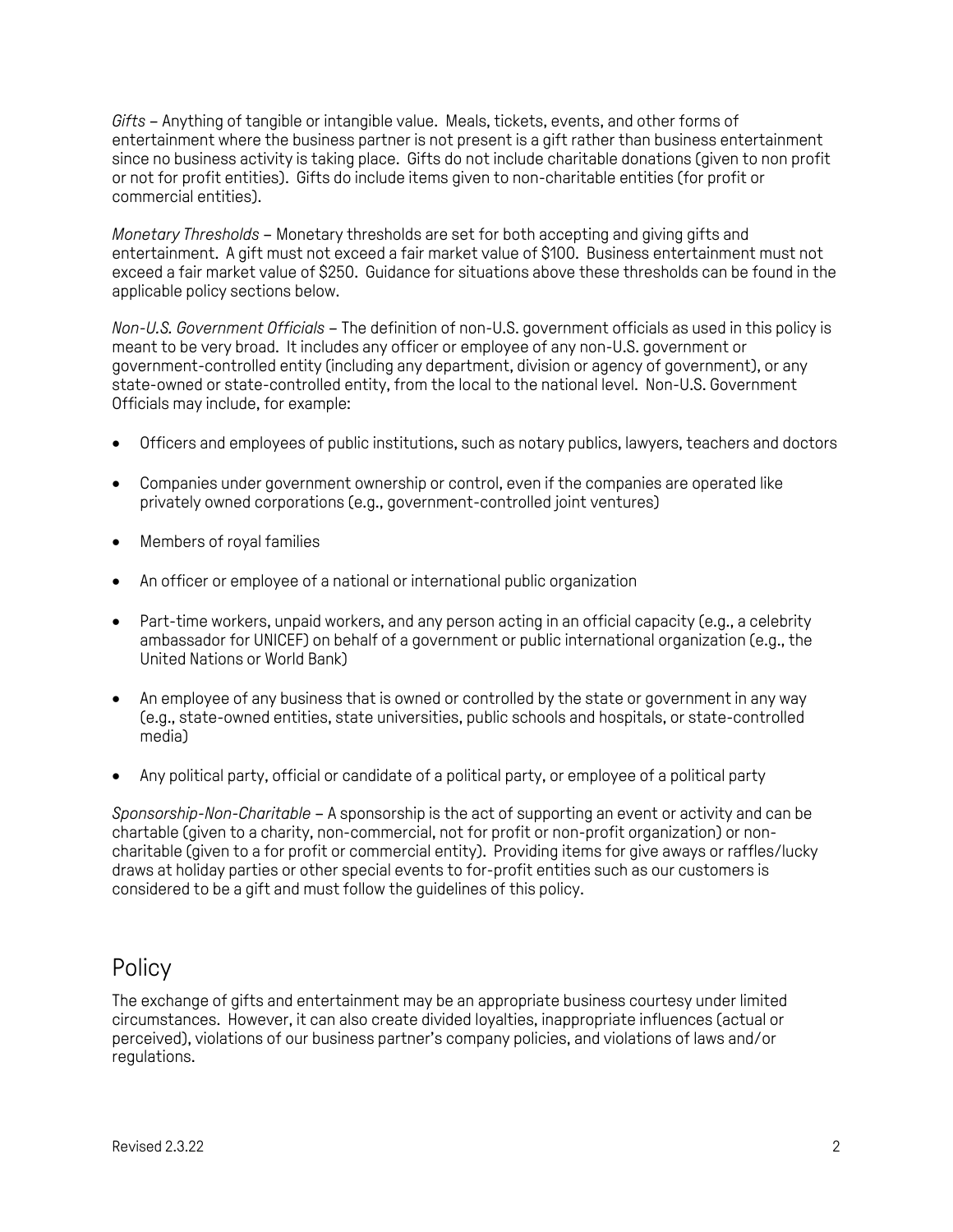- Our Company competes fairly and ethically on the merits of our products and services. Likewise, our business decisions should always be made in the best interests of the Company.
- Our Company prohibits offering, giving, or receiving gifts and entertainment that are intended to gain a competitive advantage or to influence business decisions.
- Offering, receiving or providing gifts or entertainment that are excessive, frequent or inappropriate can be damaging to our Company, harm our Company's reputation and create actual or perceived conflicts of interest.
- Gifts and entertainment shall only be given if permitted under local laws and by the recipient's employer/government entity.
- It is never appropriate for a team member to solicit gifts, entertainment, or anything of value for themselves or anyone else.
- Where the policy requires pre-approval but circumstances do not provide time to obtain the prior approval, then a request for approval must be obtained as soon as practical after the gift or event.

## **ACCEPTING AND GIVING GIFTS BETWEEN TEAM MEMBERS**

Team members may provide and receive unsolicited gifts (including cash and cash equivalents such as gift cards and gift certificates) between fellow team members (including from leaders to team members) as long as the gifts are in good taste, reasonable and appropriate, paid for by the team member and not expensed to the Company. Under certain circumstances, it may be appropriate to provide a gift and expense it to the Company. In these circumstances, refer to JNT-POL-FIN012, Taxation of Employee Gifts, Prizes, and Awards for guidance, as well as GBL-POL-TVL001 – Business Travel & Expense Policy and business unit specific policies/procedures, as applicable.

#### **ACCEPTING GIFTS FROM BUSINESS PARTNERS**

While it is customary for some business partners to occasionally give small gifts to those with whom they do business, it is important that these gifts do not affect a team member's business judgment, or give the appearance that judgment may be affected. Accordingly, it is important for team members to be careful when accepting gifts. It must be clear that the person providing the gift or entertainment is not trying to influence or offer an inappropriate token of gratitude for a business decision or transaction.

Acceptance of gifts must be in accordance with this policy and with applicable regional or departmental policies or local laws that may be more restrictive. Gifts include:

- Tickets to sports, music, or cultural events where Company team members and representatives of the business partner providing the tickets do not attend the event together
- Merchandise such as gift baskets, wine, clothing, mugs, pens, and other collectibles
- Travel or lodging not associated with a business conference, meeting or event
- Favorable terms or discounts on a product or service or free goods or services for the team member's benefit that are not otherwise available to all Company team members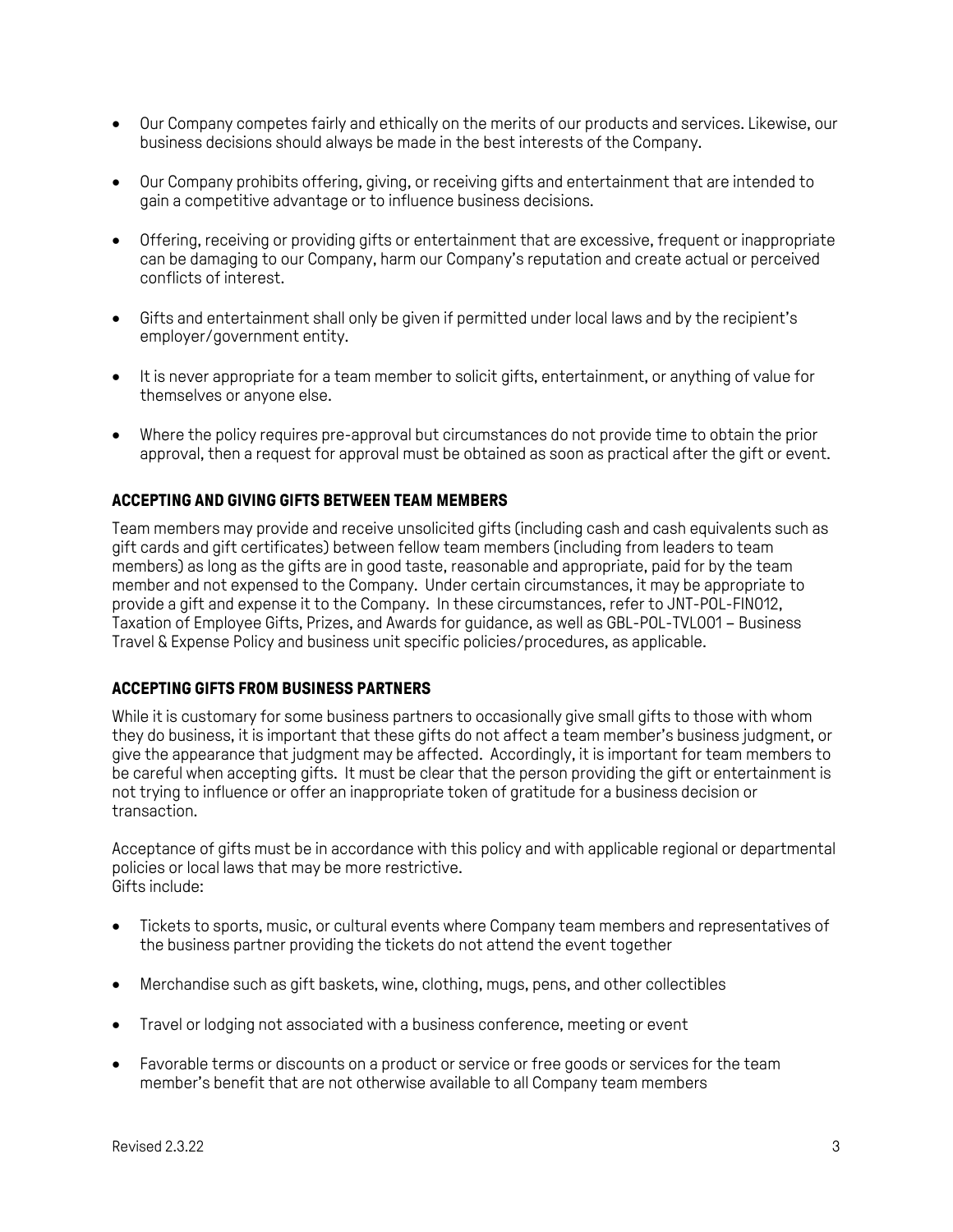Any item of value including, but not limited to, any expense paid on your behalf (e.g., personal travel, child's tuition, mortgage payment) or use of equipment, vacation home, etc.

Team members may accept gifts from business partners outside of the Company provided the gift meets all the following criteria:

- Is of nominal value (total fair market value cannot exceed \$100). Gifts exceeding this amount should be returned with an explanation of Company policy, if practical. Should circumstances arise where gifts are received and cannot be returned or returning gifts would cause offense within the context of local custom, contact Global Ethics and Compliance for disposition
- Is not given to influence judgment or create the appearance that the gift giver is entitled to preferential treatment, an award of business, better prices, or improved business terms
- Would not embarrass the Company or the gift giver if disclosed publicly
- Is unsolicited and infrequent in nature
- Complies with any specific limits established by local law, local management, or departmental policy
- Is not cash or cash equivalent, and
- Would not prevent the recipient from awarding business to one of the gift giver's competitors.

If a gift is received that complies with the policy guidelines, but the receiving team member is not able to use the gift, the team member should return the gift, if practical, or contact Global Ethics & Compliance for proper disposition. It is not appropriate or permissible for team members to sell gifts received for their personal financial benefit.

#### **ACCEPTING ENTERTAINMENT FROM BUSINESS PARTNERS**

Business entertainment is any event where the business partner is accompanied by the team member. This includes, but is not limited to:

- Meals
- Sporting, music, or cultural events where Company team members and representatives of the business partner attend the event together (if the business partner is unable to attend, refer to guidelines above for receiving gifts)

Team members may accept business entertainment offered for legitimate business purposes, such as building goodwill and enhancing relationships with business partners. Team members are encouraged to use good judgment regarding consumption of alcohol as part of entertaining.

Acceptable business entertainment must meet all the following criteria:

- Is unsolicited and infrequent in nature
- Is reasonably related to a legitimate business purpose (e.g., accompanying a business partner to a theater/sporting event or attending a business meal)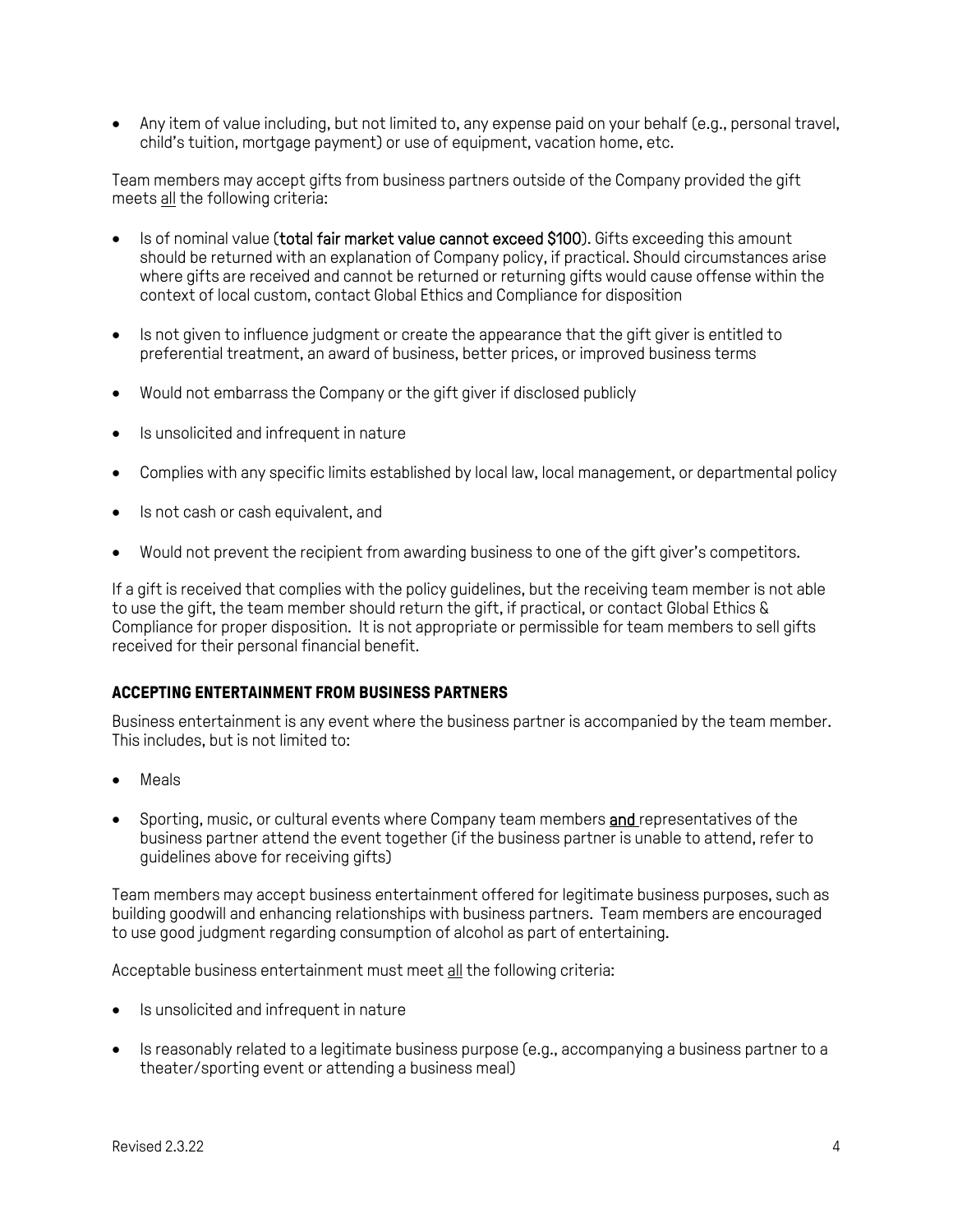- Is not given with the intent to influence business or to secure an improper advantage (e.g., bribe, payoff, or kickback)
- Does not create the appearance (or implied obligation) that the giver is entitled to preferential treatment, an award of business, better prices, or improved business terms
- Is in good taste and occurs at a business appropriate venue
- Is reasonable (fair market value less than \$250) and appropriate in the context of the business occasion (business entertainment that is greater than \$250 must be approved in advance in writing by your team leader/supervisor and Segment General Counsel)
- Is not during or near negotiations with the business partner
- Would not influence, or appear to influence, our team member's ability to act in the best interest of the Company; and
- Complies with any specific limits established by local law, local management, or departmental policy.

#### **ACCEPTING BENEFITS RELATED TO BUSINESS EVENTS (CONFERENCES, ADVISORY BOARD/COMMITTEE MEETINGS, BUSINESS PARTNER VISITS)**

You may accept an invitation for free or reduced cost admittance to a business-related conference, briefing, seminar, or training session; Company authorized advisory board or committee meeting; or other business event hosted by a business partner or industry group provided fair market value is less than \$250 (greater than \$250 requires approval in advance and in writing by your leader/supervisor and Segment General Counsel) and meets all the following criteria:

- **IS offered to other participants or businesses on the same basis**
- Is unsolicited and infrequent in nature
- $\bullet$  Is related to a legitimate business purpose (e.g., not solely a meal and/or refreshment with networking) and
- Is neither a real nor perceived conflict of interest arising from acceptance of the offer.

You may accept local transportation from a business partner when it is connected to your official Company duties and the expenses are reasonable under the circumstances. For example, local ride sharing for business purposes is permissible. You may not accept costs for a hotel that is within reasonable commuting distance of your business location that are paid by the business partner. Accepting expense-paid travel (transportation and lodging) for travel to/from out-of-town events is not allowed without prior written approval of your leader/supervisor and Segment General Counsel.

If you are asked to be a speaker or presenter at an event, you may accept free or reduced cost admittance as long as your leader/supervisor approves in advance. You may accept lodging, subsistence meals and transportation associated with the activity with prior approval by your leader/supervisor and provided that:

The offer is made to other participants and/or businesses on the same basis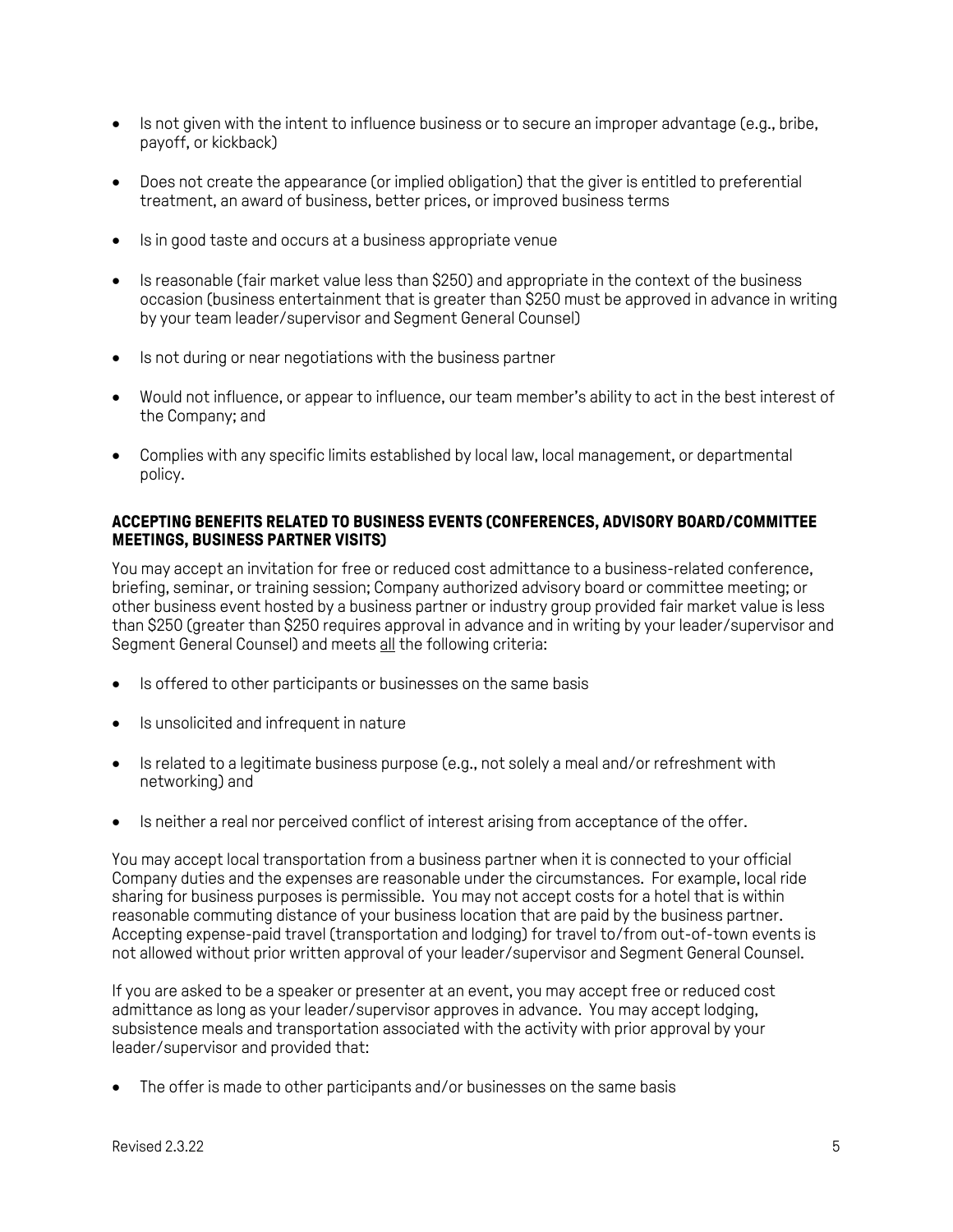- The activity has a legitimate business purpose
- There is no real nor perceived conflict of interest arising from acceptance of the offer; and
- The offer is not excessive or unreasonable for the totality of the circumstances.

You may not accept honoraria or other cash compensation.

### **GIVING GIFTS TO COMMERCIAL BUSINESS PARTNERS (NON-GOVERNMENT OFFICIALS)**

Occasionally, offering gifts to business partners may be appropriate to strengthen relationships or comply with local customs. Company team members may offer gifts to business partners outside of the Company for legitimate business purposes, such as building goodwill and strengthening working relationships (e.g., holiday or ceremonial presentations, service anniversaries, retirements, etc.), provided the gift meets all the following criteria:

- Has fair market value under \$100 (preference should be given to promotional items with the Company logo)
- If valued \$100 or above, is pre-approved by the gift giver's leader/supervisor and Segment General Counsel. Die-cast models of Company products and Company logoed merchandise exceeding \$100 do not require pre-approval due to the promotional nature and limited market resale value.
- Is unsolicited and infrequent in nature
- Does not violate the policies of the recipient's organization
- Does not create the appearance of impropriety
- Is not given as a bribe, payoff, or kickback
- Is in good taste and would not embarrass the Company or the recipient if disclosed publicly
- Complies with any specific limits established by local laws, local management, or department policy

#### **GIVING GIFTS TO U.S. GOVERNMENT OFFICIALS**

FAR Part 3 and U.S. Anti-kickback Act prohibit the offering, giving, soliciting or accepting of "any money, fee, commission, credit, gift, gratuity, thing of value, or compensation of any kind" for the purpose of improperly obtaining or rewarding favorable treatment in connection with a prime contract, or in connection with a subcontract relating to a prime contract."

Federal, state, and local government departments and agencies are governed by laws and regulations concerning acceptance by their employees of gifts, gratuities, or entertainment with whom those departments and agencies do business or over whom they have regulatory authority. Team members are expected to comply with the laws and regulations governing the departments and agencies with whom they work.

Company policy generally prohibits giving or offering to give any of these items to any actual or potential government customer or representative. Certain narrow exceptions may exist, including the provision of promotional materials, modest refreshments, or items of little intrinsic value. If you feel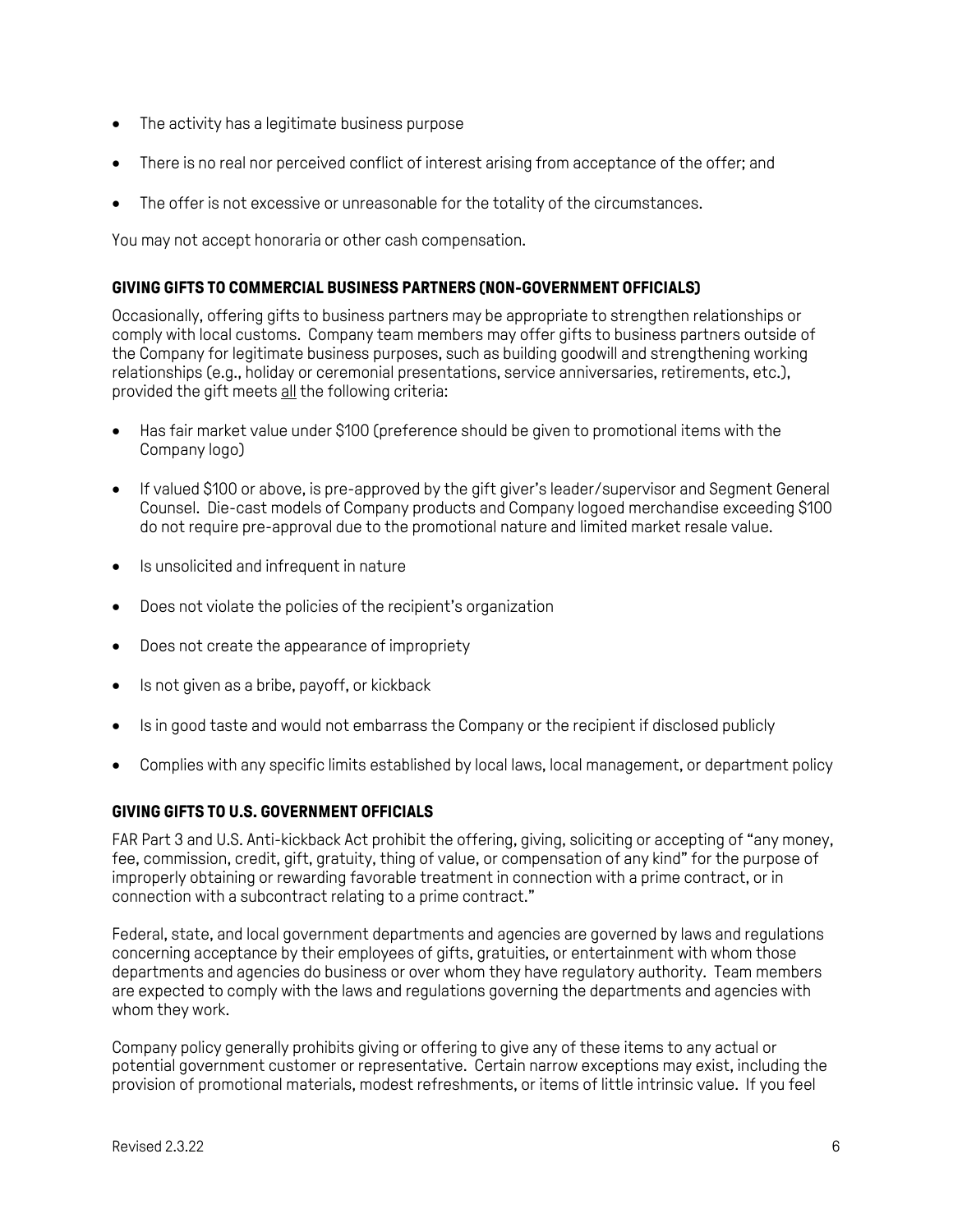these narrow exceptions apply, please seek guidance from Segment General Counsel or Global Ethics and Compliance before offering. Additional guidance is included in GBL-POL-LGL007 – Lobbying Activities.

# **GIVING GIFTS TO NON-U.S. GOVERNMENT (FOREIGN) OFFICIALS**

Please refer to the global procedure for Hosting Non-U.S. Government Officials (GBL-PROC-LGL004) and Lobbying Activities (GBL-POL-LGL007).

### **PROVIDING ENTERTAINMENT TO COMMERCIAL BUSINESS PARTNERS (NON-GOVERNMENT OFFICIALS)**

Business entertainment can play an important role in strengthening working relationships among business associates. The Company permits business entertainment when done for legitimate business purposes such as building goodwill and enhancing relationships with business partners, provided that it complies with these guidelines. Team members are expected to use good judgment regarding consumption of alcohol.

Entertaining business partners outside the Company is permitted only if such entertainment meets all the following criteria:

- Has fair market value under \$250 per attendee per event (greater than \$250 requires approval in advance and in writing by your leader/supervisor and Segment General Counsel). The cost per attendee would not include costs associated with renting a traditional business meeting venue.
- Is not provided with the intent to influences business improperly or secure an improper advantage (i.e., is not a bribe, payoff, or kickback)
- Does not create the appearance that the Company is entitled to preferential treatment
- Is in good taste and occurs at a business appropriate venue
- Is reasonable and appropriate in the context of the business occasion and would not be viewed as excessive by an objective third party
- Is unsolicited and infrequent in nature
- Is allowable by the recipient's employer
- Complies with any specific limits established by local law, local management, or departmental policies.

## **PROVIDING ENTERTAINMENT TO U.S. GOVERNMENT OFFICIALS**

Federal, state, and local government departments and agencies are governed by laws and regulations concerning acceptance by their employees of gifts, gratuities, or entertainment with whom those departments and agencies do business or over whom they have regulatory authority. Team members are expected to comply with the laws and regulations governing the departments and agencies with whom they work.

Company policy generally prohibits giving or offering to give any of these items to any actual or potential government customer or representative. Certain narrow exceptions may exist, including the provision of promotional materials, modest refreshments, or items of little intrinsic value. If you feel